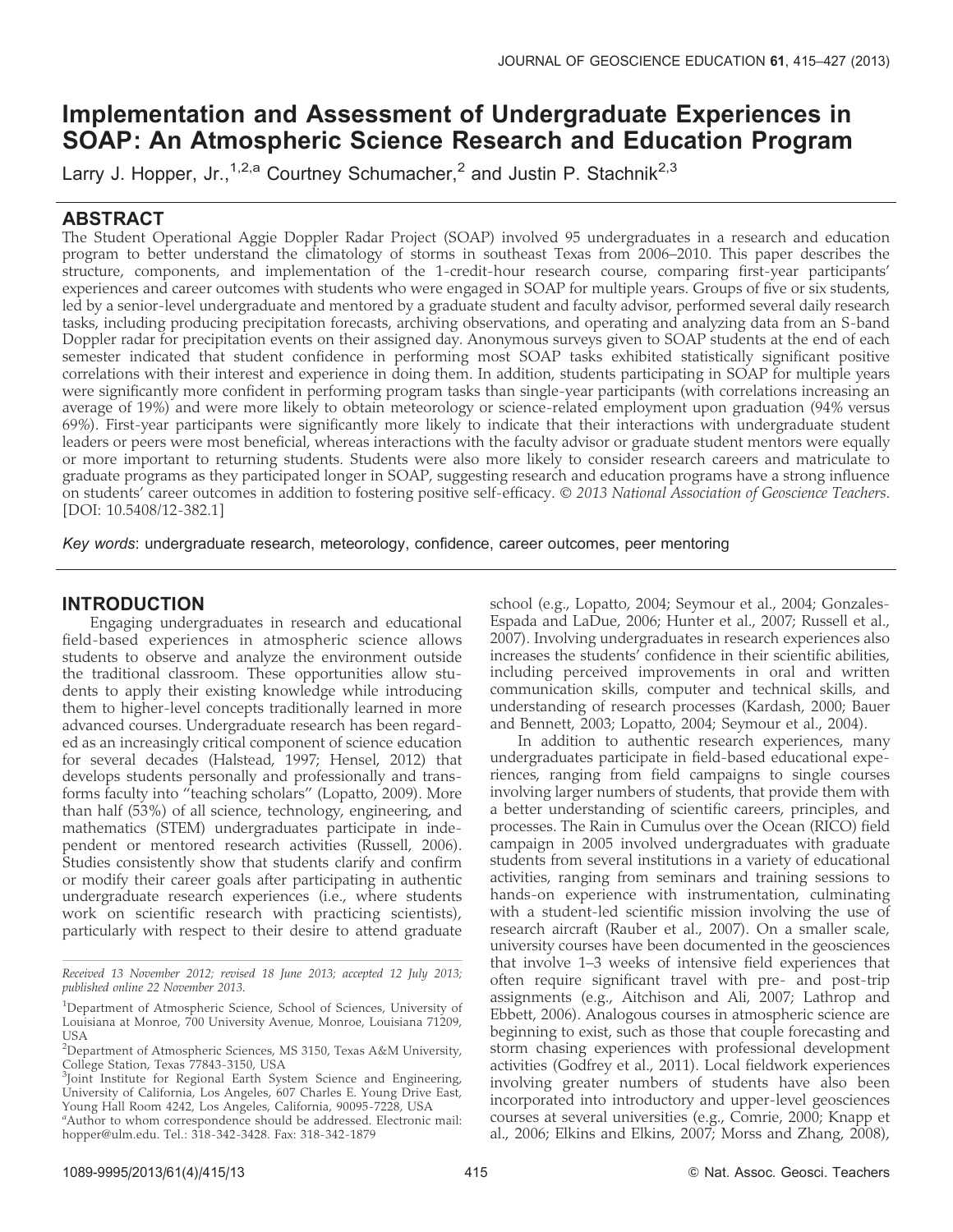| Interactions With Faculty Advisor or Graduate Student Mentors | $2007(n = 26)$ |                          | $\mid$ 2008 (n = 29) $\mid$ 2009 (n = 29) $\mid$ | 2010 $(n = 30)$ |
|---------------------------------------------------------------|----------------|--------------------------|--------------------------------------------------|-----------------|
| 8+ interactions                                               | 15%            | 62%                      | 55%                                              | 67%             |
| 5–7 interactions                                              | 46%            | 21%                      | 28%                                              | 27%             |
| 2–4 interactions                                              | 35%            | 17%                      | 14%                                              | 6%              |
| 0–1 interaction                                               | 4%             | $\overline{\phantom{a}}$ | 3%                                               | _               |

TABLE I: Number of weeks (out of 11) during which students interacted with the faculty advisor or one of the graduate student mentors during SOAP.

including a two-semester sequence in atmospheric science in which upper-division undergraduate and graduate students collected mobile radar data during fall semesters, with analysis occurring the following spring (Richardson et al., 2008). All of these projects integrate research and education by incorporating a period of data collection and subsequent analysis activities that expose students to inquiry-based learning and critical thinking.

This article evaluates undergraduate experiences and impacts from participating in the Student Operational Aggie Doppler Radar Project (SOAP), an atmospheric science research and education program at Texas A&M University (TAMU) that established a long-term storm climatology for southeast Texas while providing 95 students with applied experience. SOAP includes local fieldwork with authentic research tasks of collecting and analyzing data from the Aggie Doppler Radar (ADRAD) and supporting instruments as part of a research course offered each spring semester from 2006 to 2010. SOAP satisfies all seven principles for good practice in undergraduate education outlined by Chickering and Gamson (1999) by encouraging undergraduate student interaction with faculty and graduate students, cooperation among students, and active learning while providing prompt feedback, emphasizing time on task, communicating high expectations, and respecting diverse learning styles. However, SOAP is unique in that advanced undergraduate students led their peers (ranging from freshmen to seniors) in performing daily operational and research tasks, relying upon the faculty advisor and graduate student mentors for training materials, complicated logistics, and overall guidance. In addition to freeing time for faculty, peer-to-peer mentoring and instruction provide advanced students with the confidence-building experiences of leading and teaching students that promote scientific, studentcentered cooperative learning (Rueckert, 2007; Judge et al., 2012). Engaging upper- and lower-division students in SOAP also involved many undergraduates in research early in their college careers. This is a critical factor because students who perform research over multiple semesters tend to exhibit stronger outcomes and report greater benefits than those with shorter experiences (Bauer and Bennett, 2003; Russell, 2006).

Sadler and McKinney (2010) emphasize that assessing the effectiveness of undergraduate research programs is essential for improving and advancing undergraduate science education. Evaluating SOAP is particularly important for the atmospheric sciences because most empirical studies of undergraduate research programs come from other STEM fields (Gonzales-Espada and LaDue, 2006) and focus on the program's research goals rather than the evaluation of participants' experiences and long-term impacts on career goals and outcomes. SOAP also appears to be unique

because it integrates research and education through data collection and analysis with peer interactions and leadership involving many undergraduates instead of mentoring students through individual research projects. Therefore, this article investigates students' experiences and impacts from participating in SOAP by answering the following questions:

- How is SOAP structured and how may similar programs be implemented elsewhere?
- Do multiyear SOAP participants exhibit statistically significant differences from single-year participants in their confidence in performing SOAP tasks or career outcomes?
- Which types of program interactions did students find most beneficial?

#### SOAP PROGRAM DESCRIPTION AND IMPLEMENTATION Course Structure

SOAP involved 25–30 undergraduates at TAMU each spring semester between 2006 and 2010, providing 95 unique students with forecasting and research practice. Students earned 1 research credit hour graded on a pass/fail basis by the faculty advisor, who was the principal investigator of the supporting National Science Foundation (NSF) Faculty Early Career Development (CAREER) grant and the second author of this paper (the first and third authors were graduate student mentors during all 5 y and the last 3 y of SOAP, respectively). Participants gained forecasting and research practice by predicting, observing, and analyzing a variety of precipitating systems while collecting data and providing useful results toward the broader NSF grant's research goals. SOAP students organized themselves into daily groups of five or six individuals who were responsible for producing a precipitation forecast, operating ADRAD if precipitation was in the radar domain on their group's assigned day, and performing several other tasks discussed in the next section. Each daily group was led by an upper-level undergraduate with past SOAP experience who was directly mentored by one of three graduate students and the faculty advisor. The graduate student mentors and faculty advisor also made a conscientious effort to regularly interact with SOAP participants, with most students reporting eight or more interactions with these mentors out of the 11 operational weeks of the program during the last 3 y of SOAP (Table I).

Organizational and training meetings were held during the second and third weeks of the semester after students finalized their course schedules, followed by 11 weeks of operations and a wrap-up meeting during the last week of the semester. Although some programmatic elements varied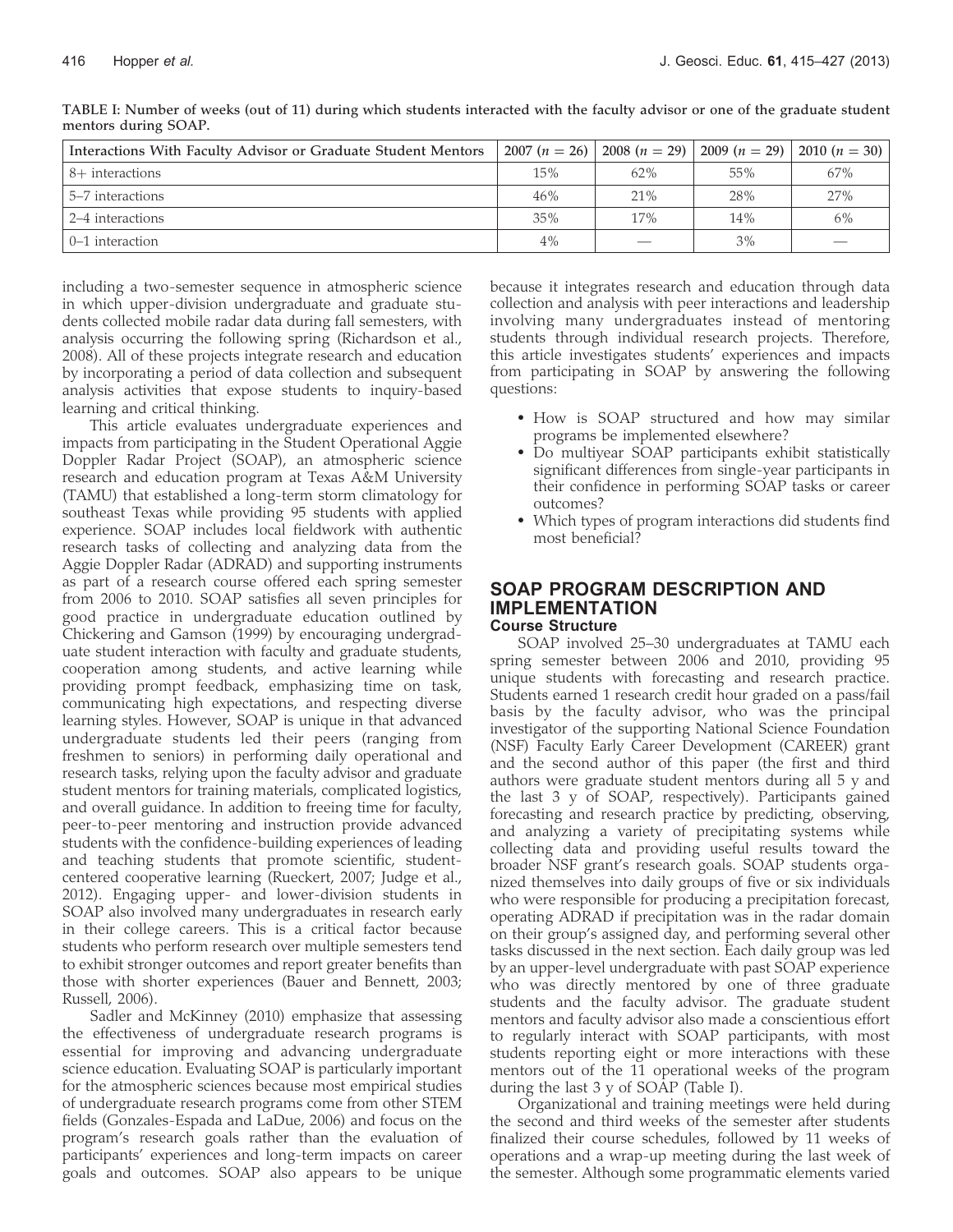| Week         | Dates         | Meetings and Activities                                                                                                      |
|--------------|---------------|------------------------------------------------------------------------------------------------------------------------------|
| $\mathbf{1}$ | $1/18 - 1/22$ | No SOAP activities this week                                                                                                 |
| 2            | $1/25 - 1/29$ | Organizational Meeting on Monday 1/25 at 7 p.m.                                                                              |
| 3            | $2/1 - 2/5$   | SOAP Operations Training Meeting on Monday 2/1 at 7 p.m.                                                                     |
|              |               | Radar Operations and Cloud Observations Training on shift day                                                                |
| 4            | $2/8 - 2/12$  | SOAP Operations Week 1; Radar learning module 1 (radar startup)                                                              |
| 5            | $2/15 - 2/19$ | SOAP Operations Week 2; FX-Net learning module 1 (fronts and isentropic analysis)                                            |
| 6            | $2/22 - 2/26$ | SOAP Operations Week 3                                                                                                       |
| 7            | $3/1 - 3/5$   | SOAP Operations Week 4; Radar learning module 2 (image analysis)                                                             |
| 8            | $3/8 - 3/12$  | SOAP Operations Week 5                                                                                                       |
|              | $3/15 - 3/19$ | NO CLASSES OR SOAP OPERATIONS ALL WEEK (Spring Break)                                                                        |
| 9            | $3/22 - 3/26$ | SOAP Operations Week 6; FX-Net learning module 2 (sounding analysis)                                                         |
|              |               | Intensive Operation Period (IOP) with Sounding Launches Begins (Week 1)                                                      |
|              |               | Sounding Launch Training on shift day; meet at 5 p.m. (weather permitting)                                                   |
| 10           | $3/29 - 4/2$  | SOAP Operations Week 7 and IOP Week 2                                                                                        |
| 11           | $4/5 - 4/9$   | SOAP Operations Week 8 and IOP Week 3                                                                                        |
| 12           | $4/12 - 4/16$ | SOAP Operations Week 9 and IOP Week 4; FX-Net learning module 3 (Q-vectors, ageostrophic<br>motions, and local circulations) |
| 13           | $4/19 - 4/23$ | SOAP Operations Week 10 and IOP Week 5; Radar case studies                                                                   |
| 14           | $4/26 - 4/30$ | SOAP Operations Week 11 and IOP Week 6; Radar case studies                                                                   |
| 15           | $5/3 - 5/7$   | Wrap-up Meeting on Wednesday 5/5 at 7 p.m.                                                                                   |
| 16           | $5/10 - 5/14$ | No SOAP activities this week                                                                                                 |

TABLE II: Sample course schedule given in the spring 2010 SOAP syllabus.

each year (as discussed in subsequent paragraphs), the sample schedule from the spring 2010 SOAP syllabus provided in Table II outlines the general course structure followed every year except for 2006, when only 7 weeks of operations occurred. The first mandatory evening meeting occurred during the second week of the semester and provided a brief orientation to the program while allowing students to organize themselves into daily groups and set their daily meeting times. During the third week of the semester, each group met during their regular meeting time for training on radar operations and cloud identification, in addition to a second mandatory evening session covering forecasting and new program elements. Regular daily SOAP operations began during the fourth week and continued until the last week of the semester, when a final mandatory evening wrap-up meeting was held to summarize, recognize, and evaluate the progress made during the semester. Each group also presented their most interesting case study and competed in a wildly popular *Jeopardy!*-style game that tested the overall content knowledge students had learned by completing daily tasks described in the following section.

### Description of Daily SOAP Tasks

Students were expected to be on call for their group's day from 8 a.m. until 10 p.m. to operate the radar and perform several other tasks, many of which were part of SOAP every year. Groups met in the morning and afternoon for 1–2 h to perform their daily responsibilities in a lab space designated for SOAP, meeting longer if rain was in the area. Daily tasks incorporated into every year of SOAP included the following:

- Forecasting precipitation and writing the daily forecast discussion during the morning hours, with a corresponding afternoon update. Each shift analyzed national satellite and radar imagery and upper-air maps before focusing regionally on southeast Texas. Students then posted a forecast discussion to the SOAP Web site (TAMU, 2009), indicating the likelihood that precipitation would occur before 8 a.m. the next day and over the course of the next 3 d. In addition to serving a practical operational purpose for SOAP, writing forecast discussions has been shown to improve student performance and confidence in the precipitation forecasts they produce (Market, 2006).
- Identifying cloud types according to the World Meteorological Organization (WMO) synoptic code (WMO, 1974) using the 10 classifications (including no cloud) for low, middle, and high clouds. Students took eight panoramic snapshots of the sky during the morning and afternoon from the 15th-floor observatory in the O&M Building, posting these images to the SOAP Web site in real time.
- Operating the radar on the roof of the O&M Building when rain was within 150 km between 8 a.m. and 10 p.m. local time. Students chose appropriate scan strategies from a preset selection depending on the depth of the storm system and monitored the radar to ensure data were being continuously collected. Group leaders organized their group members in covering the radar throughout the day and coordinated with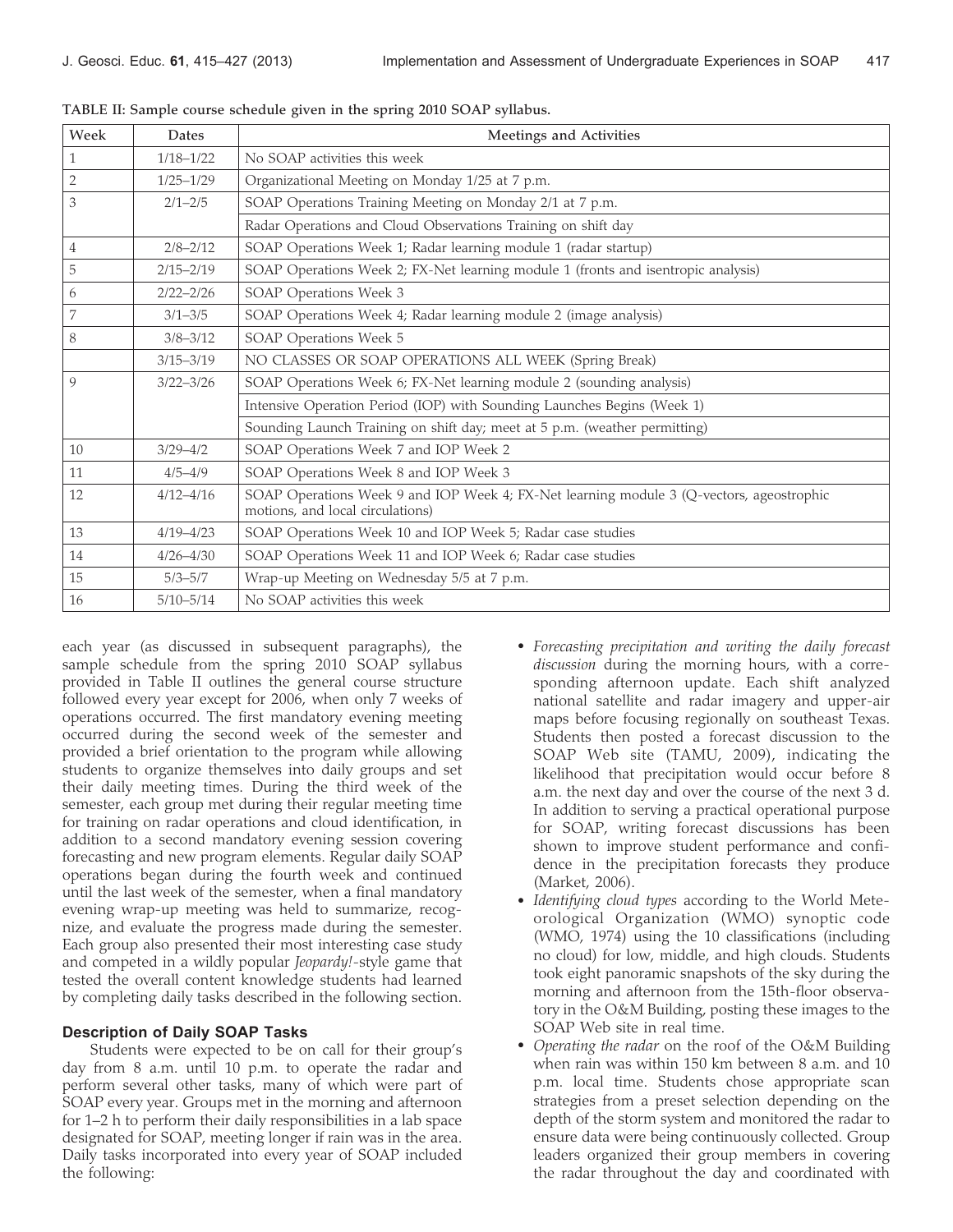their graduate student mentor and the next day's group leader if overnight operations were necessary.

• Analyzing radar data in real time and from past cases using Sigmet's Interactive Radar Information System (IRIS). Each group also created representative images with IRIS and wrote and posted a precipitation summary to the SOAP Web site for each event that occurred on their day, presenting one case study in detail at the wrap-up meeting.

In addition to these daily tasks that students performed each year of SOAP, several activities were implemented for a few years as the program matured. The following tasks were included:

- Analyzing online archives for the radar climatology (2007–2008) to classify storms' dynamical forcing and structures using archived surface and upper-air maps, satellite imagery, and Next-Generation Radar (NEXRAD) imagery. Advanced SOAP students vetted these storm classifications the following fall semester and performed preliminary analyses for the rainfall climatology presented in Hopper (2011).
- Using FX-Net software to forecast (2008–2010), in addition to the Web-based resources used during the first 2 y of SOAP. FX-Net simulates the National Weather Service's (NWS's) Advanced Weather Interactive Processing System (AWIPS) graphical user interface, permitting students to create analysis products in addition to default products specifically created for SOAP.
- Learning modules for FX-Net and ADRAD (2008–2010) that taught students how to perform specific tasks or learn methods of analysis for forecasting using FX-Net or radar data in IRIS. Groups typically completed four to six learning modules a semester on relatively slow days when precipitation was not in the area.
- Recording and submitting rain gauge data (2009–2010) daily between 7 and 9 a.m. local time on the Community Collaborative Rain, Hail, and Snow Network (CoCoRaHS) Web site (Colorado Climate Center, 2011) for gauges sited by each student, typically at that student's residence.
- Creating a quantitative precipitation forecast (2009–2010) based on past rainfall totals for their predicted storm type and structure, model output, and the Storm Prediction Center's short-range ensemble forecasts. Students forecasted the timing of rainfall and made a mean, minimum, and maximum quantitative precipitation forecast that they verified the following week using data from approximately 30 SOAP CoCoRaHS gauges sited within 10 km of ADRAD.
- Performing sounding launches (2008 and 2010) from the 17th green of the TAMU Golf Course. All groups released two radiosondes at 0000 UTC during the last 2 weeks of April 2008, whereas each group was given three radiosondes to release at 0000, 1200, or 1800 UTC on days of their choice during the last 5 weeks of SOAP in 2010.

### Implementation Strategies

Although SOAP was originally designed as an undergraduate research and education program in atmospheric science for a research university with very high research activity (as defined by the Carnegie Classification of Institutions of Higher Education [Carnegie Foundation for the Advancement of Teaching, 2013]), the general course structure could be adapted to suit the needs of institutions with more limited resources or other degree programs in geosciences or STEM fields. In addition to peer mentoring, we recommend that research and education programs include an initial set of training sessions or modules at the beginning, advanced training and regular data collection and analysis tasks throughout the project, and a final product synthesizing each group's work at the project's end. Specific implementation strategies will depend on individual resources and objectives, but the following practices are recommended based on experiences in implementing and managing SOAP:

- Recognize what is within the scope of your resources and time. In agreement with White et al. (2008), implementing and running SOAP was initially time consuming for the faculty advisor and would have been difficult to maintain without one part-time and two full-time graduate students that spent 5–15 h each week on SOAP during the semester. Therefore, faculty at primarily undergraduate institutions (PUIs) may consider departmental or interdisciplinary collaborations with other faculty to share in mentoring undergraduates and handling logistics or scale back the size and scope of their research experiences. The first author has accomplished this at a PUI by using existing laboratory or seminar courses that are part of his regular teaching load to mentor groups of three to five students through semester-long research projects that satisfy course objectives.
- Encourage all levels of students to participate by recruiting deliberately, facilitating enrollment, and including data collection and analysis tasks involving all students. The faculty advisor and graduate student mentors recruited participants by advertising SOAP at student organization meetings and major courses, highlighting the unique opportunity to gain practical experience in radar operation and analysis; more than half of the participants identified this as a primary reason for joining SOAP. Ten of the 30 seats were reserved for lower-division students by cross-listing SOAP as a sophomore- and senior-level course at TAMU, but other institutions may need a different strategy. The faculty advisor recruited senior undergraduates with leadership abilities and radar experience to serve as group leaders the first semester, whereas subsequent leaders had SOAP experience. Once the program was established, returning SOAP participants indirectly recruited by sharing their experiences with potential students. One student even wrote that he was ''referred to SOAP by a friend that had no experience in SOAP'' and thought it would introduce him to ''running a radar and having an extremely expensive machine at (his) disposal.''
- Establish an organizational framework with clear expectations, but give students autonomy in performing their research tasks and embrace flexibility. Communicating expectations to the participants within the syllabus and during the first meeting is vital so that all students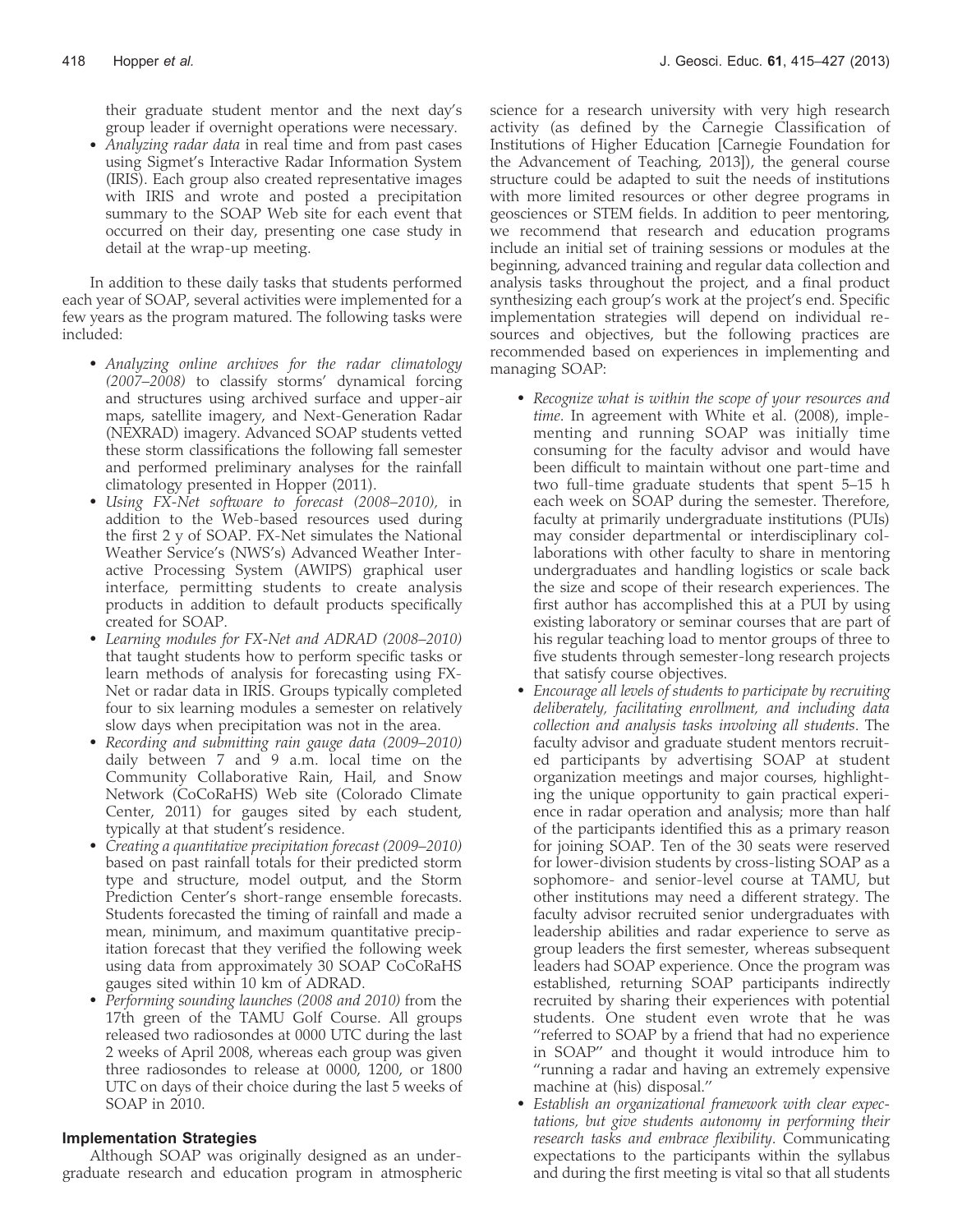understand that their leaders and the faculty advisor will hold them accountable if they abuse the autonomy they are given. Students who did not meet basic expectations or who had more than one unexcused absence were required to complete additional project work to receive a passing grade. In addition, establishing a course structure that is flexible enough to accommodate alternative plans is important in case things do not go as expected, such as an extended period when ADRAD was inoperable during several weeks of SOAP in 2008. Proactively planning for these events by having possible contingency plans (e.g., launching soundings in 2008 instead of radar operations) contributed to SOAP's success by providing useful research data while still generating excitement and benefitting students educationally.

- Encourage students to pursue additional research opportunities. Thirteen SOAP participants performed eight authentic research projects under the direction of the faculty advisor or a graduate student mentor during the fall 2007, 2008, and 2009 semesters, culminating with presenting their work at the American Meteorological Society's Annual Student Conference and TAMU Student Research Week. Most of these ''Fall SOAP'' projects incorporated data collected by spring participants or furthered the analyses performed by students during the regular program. Some of these advanced projects also influenced the research and data collection objectives of SOAP between 2008 and 2010 when many of the group leaders had participated in fall SOAP.
- Utilize student feedback when implementing improvements or new tasks. Monthly meetings among the group leaders, graduate student mentors, and faculty advisor were held during December–April for brainstorming, training, and feedback, particularly on new research objectives and activities. Improvements implemented during the semester were driven by suggestions from group leaders during these meetings, whereas changes made for future semesters primarily arose from comments made by participants who evaluated their experiences at the end of the semester. Several key educational findings from these student surveys are discussed in the following section.

## SURVEY ASSESSMENT METHODS

Anonymous surveys approved by the Institutional Review Board at TAMU were administered at the end of the semester during the last 4 y of the program (2007–2010). The undergraduate meteorology program at TAMU had approximately 140–150 majors over this period, meaning about 20% of the department's majors were involved in SOAP at one time. Excluding 13 students who only participated in SOAP during 2006, 77 of the 82 remaining participants completed 114 surveys, 28 of whom completed surveys in multiple years. Survey items were generally the same each year with only slight variations. The average survey response rate was 95% (114 of 120) over the 4-y period ranging from 87% in 2007 to 100% in 2010.

SOAP involved 41 males and 41 females from 2007– 2010, 18% (8 males and 7 females) of which were from underrepresented minority groups (primarily Hispanic or Latino), similar to the undergraduate student body at TAMU during this period. SOAP involved a higher percentage of females (50%) than typically enrolled in most atmospheric or earth science degree programs across the United States (Charlevoix, 2010), including the meteorology program at TAMU (58% male and 42% female). Seven non-meteorology majors (four environmental geosciences, two civil engineering, and one geology) and seven nontraditional students also participated in SOAP. Seniors, juniors, and lower-division students each accounted for 30%–40% of the students.

All questions on the anonymous, non-longitudinal survey were optional. Participants only identified their classification (upper or lower) and years of SOAP experience without identifying individual demographics such as age, gender, or ethnicity to ensure student privacy. In addition, students indicated which career goals they were considering upon graduation, including forecasting, research, and broadcast meteorology. Qualitative responses were solicited through open-ended questions, some of which prompted participants to identify how specific components of the program could be improved or what they would like to see added. Others asked students to indicate whether interactions with their peers, group leaders, graduate student mentors, faculty advisor, or a combination of these was most beneficial. Quantitative responses prompted students to specify how often they completed many of the SOAP tasks discussed in the previous section (i.e., experience), in addition to rating their confidence and interest in performing each task using Likert-type items rated on a discrete fivepoint scale. The exact wording of the question, items, and response scale descriptors used for each scale in the survey is provided in Table III. Although this paper focuses on quantitative results, qualitative responses are used in providing supporting anecdotes and in determining which student interactions were most helpful and why.

Although some studies (e.g., Norman, 2010) defend the use of parametric statistical measures for Likert (1932) scales, nonparametric statistical measures are less objectionable for analyzing ordinal data, including Likert scales and individual Likert-type items. This is particularly true for datasets that are small or do not exhibit normal distributions (Jamieson, 2004). Therefore, nonparametric statistics are typically used in this article, beginning with Table III that shows the median and mode student responses for confidence, interest, and experience for individual SOAP tasks. Students exhibited high confidence and interest in performing most program tasks each year, except for creating quantitative precipitation forecasts and completing learning modules when they were first implemented. Participants reported similar experience levels in operating ADRAD and analyzing its data each year but were least confident in 2008, when the radar was inoperable for several weeks. Aside from increased participation in sounding launches during 2010 relative to 2008, students reported similar levels of experience each year for other tasks.

Internal consistency of the confidence, interest, and experience scales were measured using the Cronbach's alpha estimate of the reliability coefficient, or the squared correlation between the observed and the true values of a variable (Table IV). Cronbach's alpha values indirectly indicate how well a set of items measures a single underlying construct, ranging from 0–1.0, with 1.0 expressing perfect reliability. Alpha values exceeding 0.7 are generally regarded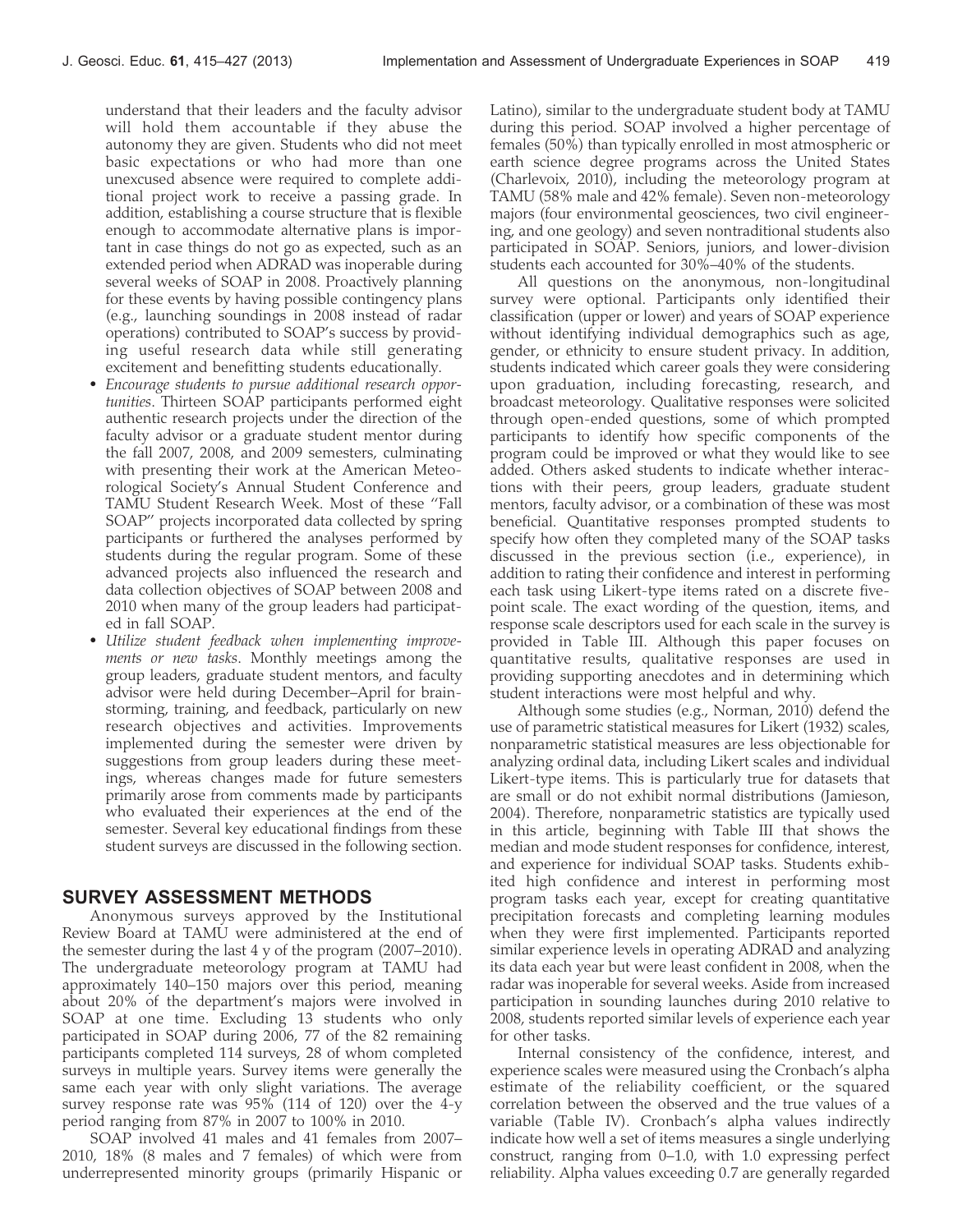|                                                   | TABLE III: Median and mode responses for items comprising the confidence, interest, and experience Likert scales. Modes are    |  |  |  |  |
|---------------------------------------------------|--------------------------------------------------------------------------------------------------------------------------------|--|--|--|--|
|                                                   | given in parentheses when they differ from their respective medians. Items without values refer to activities not performed by |  |  |  |  |
| students during that year's program. <sup>1</sup> |                                                                                                                                |  |  |  |  |

|                                                                                                                            | $2007(n = 26)$           | 2008 $(n = 29)$ | 2009 $(n = 29)$ | 2010 $(n = 30)$ |  |  |  |  |
|----------------------------------------------------------------------------------------------------------------------------|--------------------------|-----------------|-----------------|-----------------|--|--|--|--|
| CONFIDENCE SCALE: How CONFIDENT are you in performing the following activities? <sup>2</sup>                               |                          |                 |                 |                 |  |  |  |  |
| (1) Operating the radar (ADRAD)                                                                                            | 4.5(5)                   | 3               | 4               | $\overline{4}$  |  |  |  |  |
| (2) Analyzing radar data (cross-sections, precipitation summary)                                                           | 4                        | 3               | 4               | 4(5)            |  |  |  |  |
| (3) Forecasting and writing the daily forecast discussion                                                                  | 4(5)                     | 4               | 4               | 5               |  |  |  |  |
| (4) Utilizing the FX-Net software to forecast                                                                              |                          | $\overline{4}$  | 4(5)            | 4               |  |  |  |  |
| (5) Creating a quantitative precipitation forecast (QPF)                                                                   |                          |                 | 3               | 3               |  |  |  |  |
| (6) Performing sounding launches                                                                                           | $\overline{\phantom{0}}$ | 4               |                 | 4.5(5)          |  |  |  |  |
| (7) Learning modules for radar (ADRAD) and/or FX-Net                                                                       |                          | 4(3)            | 4               | 4               |  |  |  |  |
| INTEREST SCALE: How much did you LIKE performing the following activities? <sup>2</sup>                                    |                          |                 |                 |                 |  |  |  |  |
| (1) Operating the radar                                                                                                    | 4.5(5)                   | 5               | 5               | $\overline{4}$  |  |  |  |  |
| (2) Analyzing radar data                                                                                                   | 4                        | $\overline{4}$  | 4(5)            | 4(5)            |  |  |  |  |
| (3) Forecasting and writing discussion                                                                                     | 4(5)                     | 4               | 4(5)            | 4               |  |  |  |  |
| (4) Utilizing software to forecast                                                                                         |                          | 4               | 4               | 4               |  |  |  |  |
| (5) Creating a precipitation forecast                                                                                      |                          |                 | 3               | 3               |  |  |  |  |
| (6) Performing sounding launches                                                                                           |                          | 5               |                 | 5               |  |  |  |  |
| (7) Learning modules                                                                                                       |                          | 3               | 4(3)            | 4(5)            |  |  |  |  |
| EXPERIENCE SCALE: Approximately how many times/weeks (out of 11) did you perform each activity this semester? <sup>3</sup> |                          |                 |                 |                 |  |  |  |  |
| (1) Operating the radar                                                                                                    | 3                        | 3               | 3               | 3               |  |  |  |  |
| (2) Analyzing radar data                                                                                                   | 3                        | 3               | 3               | 3(4)            |  |  |  |  |
| (3) Forecasting and writing discussion                                                                                     | 4(3)                     | 4               | 4               | 4(5)            |  |  |  |  |
| (4) Utilizing software to forecast                                                                                         |                          | 4               | 4               | $\overline{4}$  |  |  |  |  |
| (5) Creating a precipitation forecast                                                                                      |                          |                 | 3               | 3(2)            |  |  |  |  |
| (6) Performing sounding launches                                                                                           |                          | $\overline{2}$  |                 | 4               |  |  |  |  |
| (7) Learning modules                                                                                                       |                          | 3               | 4               | $\overline{4}$  |  |  |  |  |

<sup>1</sup>Four participants in 2007, one in 2008, and one in 2009 did not complete the survey.

 $^2$ Partic $\dot{\dot{\text{i}}}$ pants responded using a five-point Likert format (1 = no confidence, 3 = neutral, and 5 = very confident for confidence scale; 1 = disliked, 3 = neutral, and  $5 =$  liked for interest scale).

 ${}^{3}$ Participants responded using a five-point Likert format (1 = no experience and 5 = very experienced). Ranges of the number weeks during which participants performed each task were used in the place of discrete values on the survey as follows:  $1 = 0$ ,  $2 = 1$ ,  $3 = 2-4$ ,  $4 = 5-7$ , and  $5 = 8+$  for Items  $1-4$  and  $1 = 0$ ,  $2 = 1$ 1,  $3 = 2$ ,  $4 = 3$ , and  $5 = 4 +$  for Items 5–7.

as acceptable, whereas values below 0.5 are unacceptable (George and Mallery, 2003). Three SOAP tasks (identifying cloud types, recording and submitting rain gauge data, and analyzing online archives for the radar climatology) were removed from the analysis due to the confidence, interest, or experience scales exhibiting poor statistical relationships (i.e., low factor loadings) in multiple years. For example, virtually all participants performed daily rain gauge observations during 2009 and 2010 and rated this activity as ''5'' for both experience and confidence, therefore reducing the overall reliability of the metric. The reliability of the confidence and experience scales (for SOAP as a whole)

| TABLE IV: Internal consistency of survey instrument scales by year. <sup>1</sup> |  |  |  |
|----------------------------------------------------------------------------------|--|--|--|
|                                                                                  |  |  |  |

| Likert Scale <sup>2</sup>                      | $2007 \alpha$ | $2008 \alpha$ | $2009 \alpha$ | $2010 \alpha$ |
|------------------------------------------------|---------------|---------------|---------------|---------------|
| Cronbach's alpha for TOTAL CONFIDENCE scale    | 0.76          | 0.67          | 0.51          | 0.80          |
| Cronbach's alpha for TOTAL INTEREST scale      | 0.49          | 0.71          | 0.61          | 0.72          |
| Cronbach's alpha for TOTAL EXPERIENCE scale    | 0.54          | 0.67          | 0.64          | 0.54          |
| Cronbach's alpha for RADAR CONFIDENCE subscale | 0.84          | 0.72          | 0.71          | 0.74          |
| Cronbach's alpha for RADAR INTEREST subscale   | 0.53          | 0.76          | 0.65          | 0.64          |
| Cronbach's alpha for RADAR EXPERIENCE subscale | 0.57          | 0.82          | 0.58          | 0.76          |

<sup>1</sup>Bolded Cronbach's alpha values are regarded as acceptable, whereas italicized values are "poor" or "unacceptable" (George and Mallery, 2003). <sup>2</sup>Total scales use all items given in Table III, whereas the radar scales only use Items 1 and 2.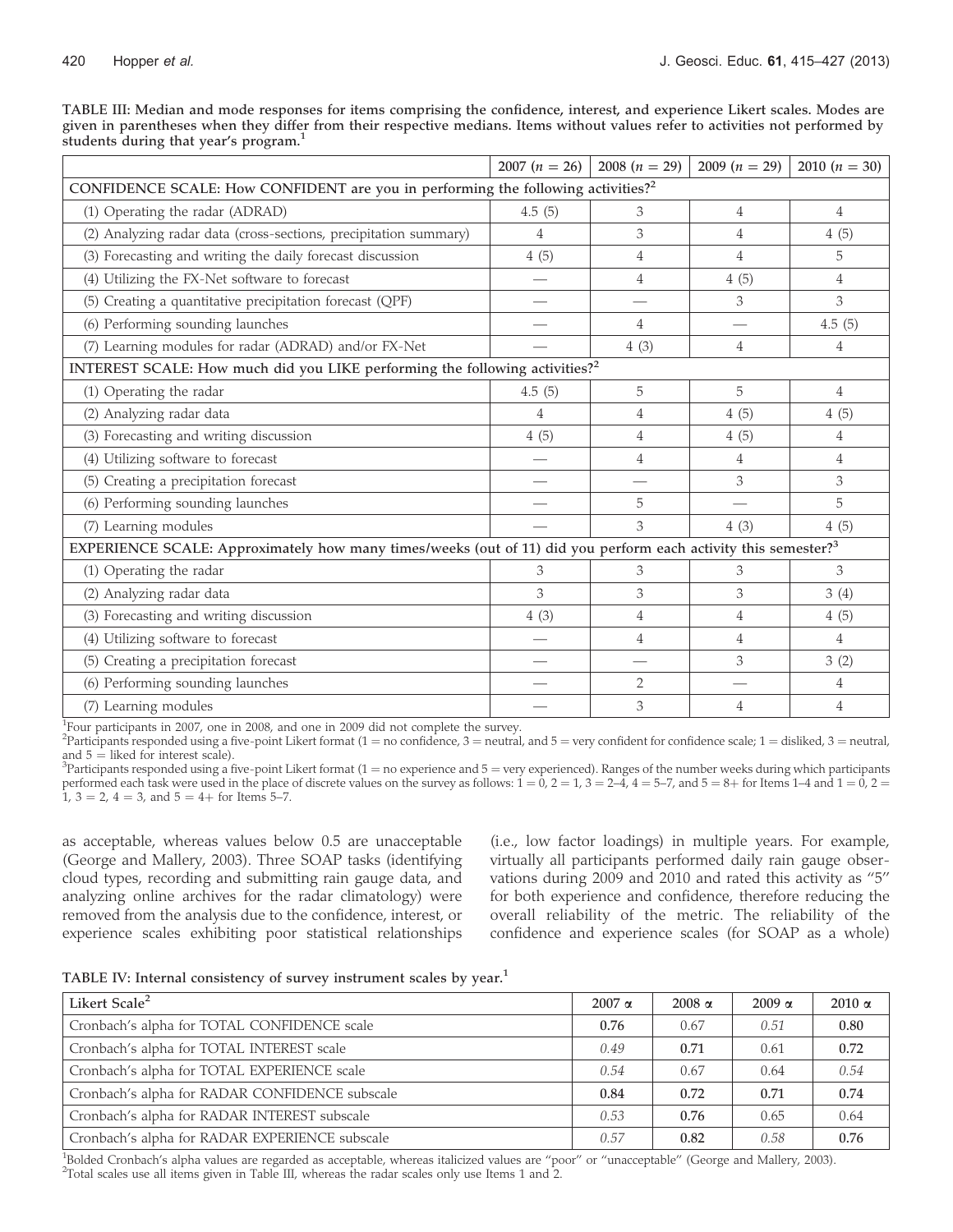| Activity/Scale                         | Confidence and Experience |         |      | Confidence and Interest |      |      |
|----------------------------------------|---------------------------|---------|------|-------------------------|------|------|
|                                        | 2008                      | 2009    | 2010 | 2008                    | 2009 | 2010 |
| (1) Operating the radar                | 0.37                      | 0.09    | 0.33 | 0.38                    | 0.45 | 0.48 |
| (2) Analyzing radar data               | 0.59                      | $-0.29$ | 0.29 | 0.35                    | 0.06 | 0.54 |
| (3) Forecasting and writing discussion | 0.54                      | 0.27    | 0.20 | 0.49                    | 0.68 | 0.51 |
| (4) Utilizing software to forecast     | 0.72                      | 0.52    | 0.39 | 0.54                    | 0.60 | 0.42 |
| (5) Creating a precipitation forecast  |                           | 0.31    | 0.46 |                         | 0.73 | 0.59 |
| (6) Performing sounding launches       | 0.71                      |         | 0.56 | 0.40                    |      | 0.57 |
| Learning modules<br>(7)                | 0.51                      | 0.33    | 0.53 | 0.39                    | 0.72 | 0.47 |
| <b>TOTAL SCALE</b>                     | 0.54                      | 0.05    | 0.34 | 0.48                    | 0.38 | 0.57 |
| RADAR SUBSCALE (items 1 and 2 only)    | 0.52                      | $-0.24$ | 0.27 | 0.44                    | 0.35 | 0.54 |

TABLE V: Confidence correlation coefficients with experience and interest for SOAP participants by year from 2008–2010.<sup>1,2</sup>

<sup>1</sup>Bolded values are statistically significant at the 95% confidence level ( $p \leq 0.05$  for two-tailed test).

<sup>2</sup>Pearson's correlation coefficient between ranks is used to calculate the Spearman rank correlation coefficients because of tied ranks (Myers et al., 2010). Survey results from 2007 are not presented because of their low reliability.

increased when removing this task, whereas the reliability of the interest scales were largely unaffected due to having more variability among student responses.

Results are presented for an overall SOAP Likert scale created by summing together the seven tasks in Table III and a radar subscale including responses for operating ADRAD and analyzing the collected radar data. In general, the confidence and interest scales are more reliable than the experience scale, whose responses were converted to a fivepoint scale based on ranges of weeks students performed specific tasks (see footnote in Table III). Although a fivepoint experience scale was used to better match the confidence and interest scales and simplify selections for the survey participants, assigning discrete values to continuous data may have introduced errors that partially account for the experience scale's lower reliability. Although results presented for scales exhibiting poor (0.5–0.6) or questionable (0.6–0.7) reliabilities should be considered carefully, all scales and radar subscales exceed the unacceptable threshold except interest responses during 2007.

### SURVEY ASSESSMENT RESULTS Correlating Confidence in Performing SOAP Tasks With Experience and Interest

Empirical analyses of quantitative survey elements focused on analyzing student-reported self-efficacy, or confidence in performing specific SOAP tasks. Regardless of whether they are accurate or misguided, students base their judgments of self-efficacy on first-hand mastery experiences, comparing their abilities to others through vicarious experiences, social persuasion through verbal praise or discouragement from others, and reacting to physiological states such as fear and stress (Bandura, 1986). Defined as the ''belief in one's capabilities to organize and execute the courses of action required to manage prospective situations'' (Bandura, 1995), self-efficacy has also been shown to affect student interests, career choices, and performance in educational and career pursuits (Lent et al., 1994). Although the lack of a longitudinal set of surveys precludes direct investigation of the latter two assertions, a construct validity for the survey is established by correlating students' confidence in executing SOAP tasks (self-efficacy)

with their breadth of experience and interest in performing them.

Table V shows that student-reported confidence exhibits positive correlations with their experience and interest in performing most SOAP tasks from 2008–2010, with correlations not presented for 2007 because the interest and experience scales demonstrate unacceptable or poor reliability. Correlations between confidence and interest are statistically significant for all SOAP tasks except analyzing radar data during 2008 and 2009. Correlations between confidence and experience are typically less significant, particularly for forecasting, operating ADRAD, and analyzing radar data, the latter of which demonstrates a negative correlation during 2009. However, drawing conclusions from the 2009 data is difficult due to the confidence scale's poor reliability (cf. Table IV). Nevertheless, the high correlations between confidence and interest for most SOAP tasks each year suggest the surveys are valid and imply that students' confidence in performing SOAP tasks is more strongly related to interest than experience.

### Comparing Confidence and Career Outcomes for Single- and Multiyear Students

Previous studies indicate that undergraduates involved in research for multiple semesters report greater perceived benefits, including stronger career outcomes and higher levels of self-efficacy (Bauer and Bennett, 2003; Russell, 2006). Therefore, statistical comparisons between ''multiyear'' students with prior SOAP experience and ''first-year'' students without prior SOAP experience are performed using the Mann-Whitney U-test, which is the nonparametric version of the Student's t-test that is most appropriate for ordinal Likert scale data. The total confidence scale response distributions shown in Fig. 1 indicate that multiyear participants are significantly more confident than first-year participants in performing all SOAP tasks as a whole during each year of the program, with their mean confidence scores increasing 19% on average, ranging from 11% in 2009 to 28% in 2007. These confidence variations are not associated with significant differences between the experience and the interest reported by both groups each year (not shown).

Although the confidence variations are not statistically significant for each task, Fig. 2 shows that multiyear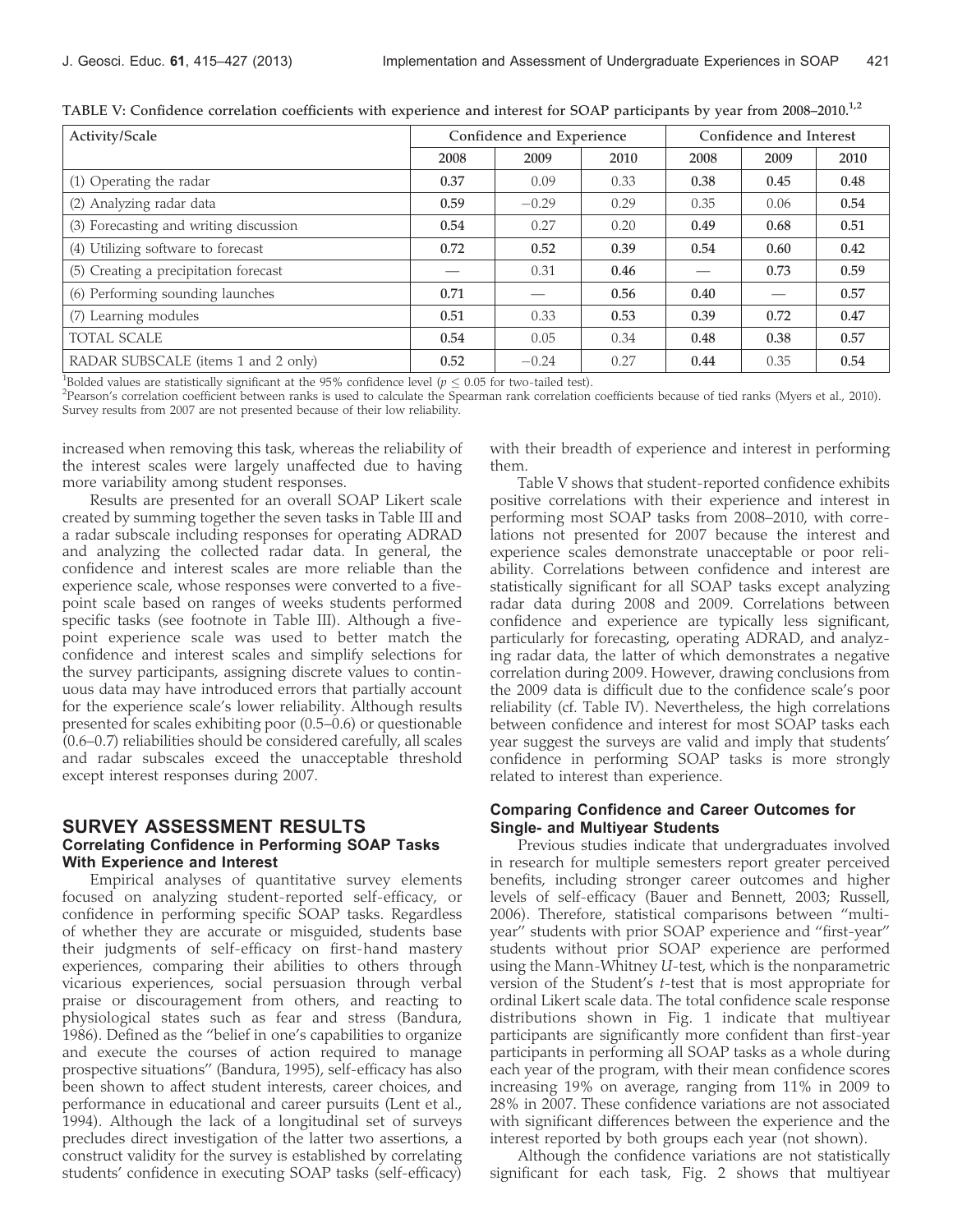

FIGURE 1: Total confidence scale mean response distributions (of the items in Table III that students performed each year) for first-year and multiyear SOAP participants during 2007–2010. Mann-Whitney U-test statistics,  $p$  values calculated using SPSS software, and mean ranks, item responses, and summated scores using three items in 2007, six items in 2008 and 2009, and seven items in 2010 are also provided. Participants responded using a five-point Likert format (1 = no confidence, 3 = neutral, and  $5 =$  very confident).

participants are significantly more confident in operating ADRAD and analyzing radar data than first-year SOAP members during each year, with radar subscale mean confidence scores increasing an average of 25%. These confidence increases are most exaggerated during 2008 (36% increase) when ADRAD was inoperable for several weeks due to technical issues, causing returning SOAP students to have greater cumulative levels of radar experience that likely resulted in their higher confidence levels. Similarly, returning SOAP students are only 16% more confident than first-year participants in performing radar tasks during 2009 because SOAP students in their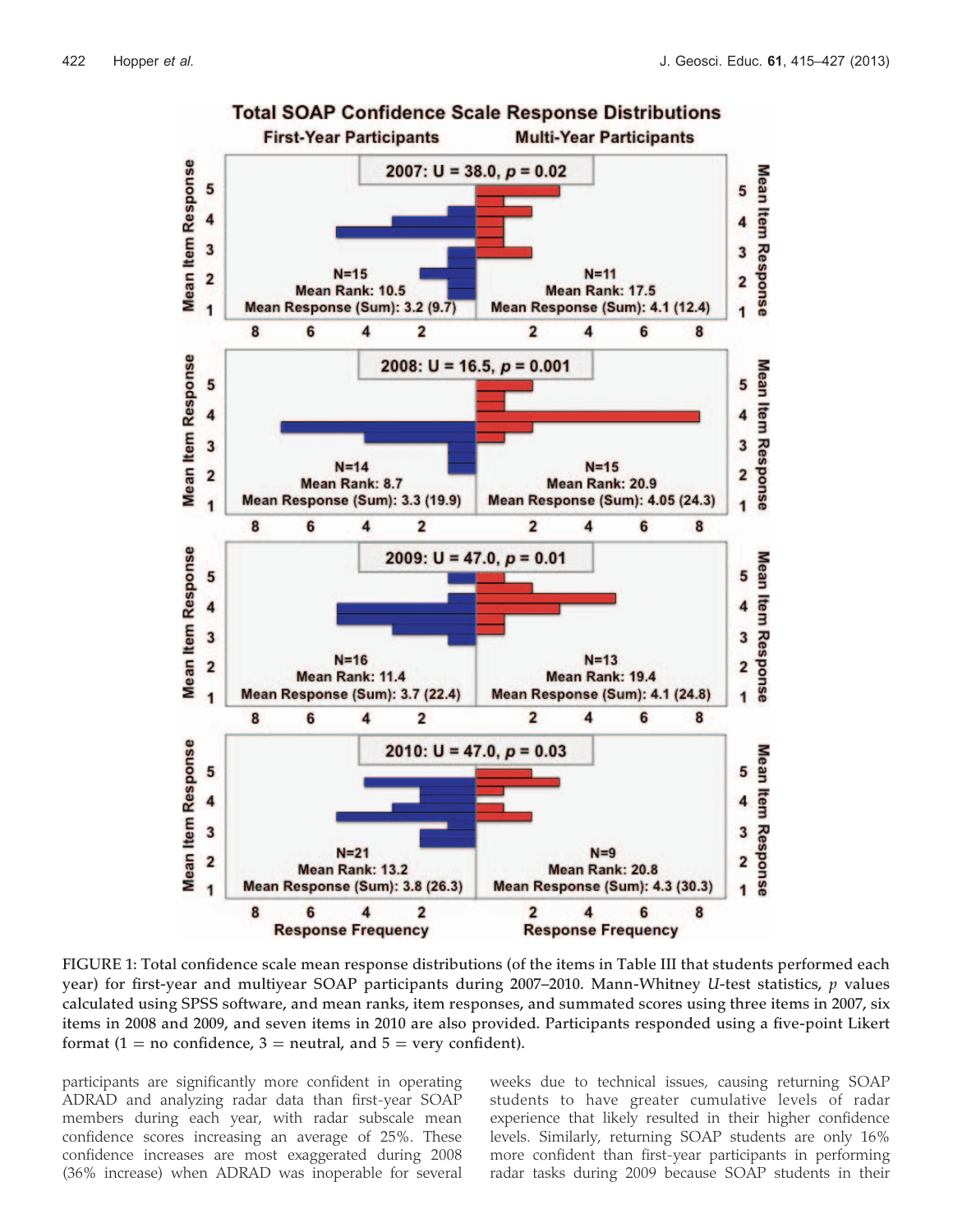

FIGURE 2: Radar tasks confidence scale mean response distributions (of Items 1 and 2 in Table III) for first-year and multiyear SOAP participants during 2007–2010. Mann-Whitney U-test statistics, p values calculated using SPSS software, and mean ranks, item responses, and summated scores fusing both items each year are also provided. Participants responded using a five-point Likert format  $(1 = no$  confidence,  $3 =$  neutral, and  $5 =$  very confident).

second year of the program did not have as much prior radar experience to draw from as their counterparts during other years. All of these results suggest that additional student experience with radar operation and analysis is critical to increasing their radar self-efficacy and their confidence in operating and analyzing data collected from specialized research instrumentation.

Participants also indicated their career goals after finishing SOAP, with 65% expressing interest in forecasting occupations, compared to 39% and 34% for research and broadcast meteorology professions, respectively (Table VI). Although many first- and second-year SOAP participants selected multiple career goals, students involved in SOAP for 3–4 y typically narrowed their career goals to one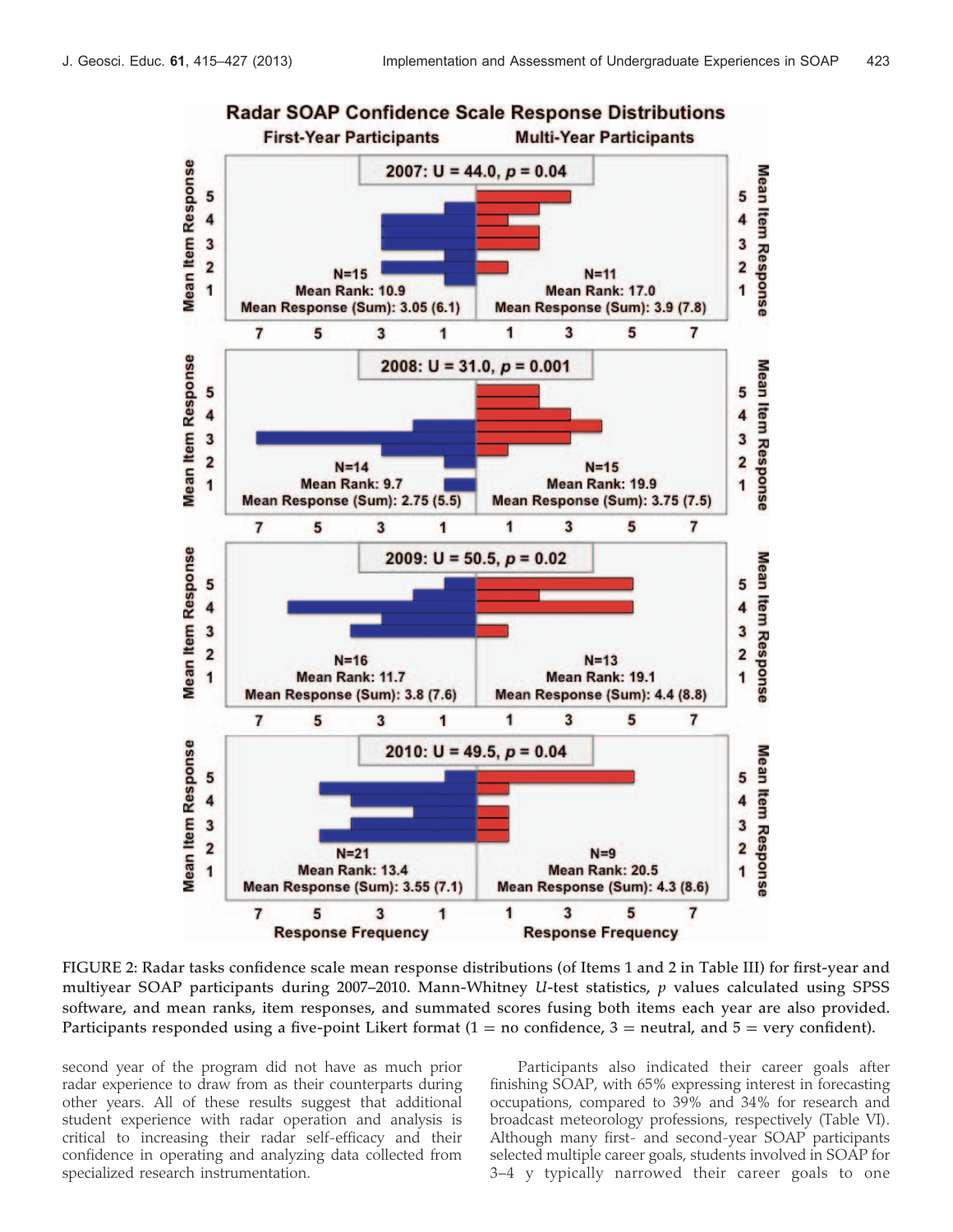| Career Interests of SOAP Participants per Years Participation |     |     | 1 y (n = 66)   2 y (n = 32)   3–4 y (n = 16) | All $(n = 114)$ |
|---------------------------------------------------------------|-----|-----|----------------------------------------------|-----------------|
| Weather forecasting (e.g., private sector, NWS, military)     | 68% | 69% | 44%                                          | 65%             |
| Research (i.e., graduate school)                              | 36% | 41% | 44%                                          | 39%             |
| Broadcast meteorologist                                       | 35% | 41% | 19%                                          | 34%             |

TABLE VI: Stated career interests of SOAP participants during 2007–2010.<sup>1</sup>

<sup>1</sup>Students were allowed to choose multiple careers or none of those listed. In addition, some multiyear participants are reflected in multiple student categories depending on which year they completed the survey.

occupation, indicating large decreases in forecasting and broadcast meteorology career goals with slight increases in attending graduate school and pursuing a career in research. In addition, participants interested in research careers generally exhibited slightly greater confidence and interest in performing SOAP tasks than those not interested in research careers, but these trends are only statistically significant for confidence during 2010 and are contradicted by nonsignificant trends of the opposite effect in 2008 (not shown). Although students interested in pursuing research careers were slightly more confident and interested in writing forecast discussions than those not interested in research careers during 2010, students not interested in research careers were significantly more confident in writing forecast discussions and enjoyed doing so more during 2008 and 2009 (not shown). Most of these students expressed an interest in forecasting careers, providing support for Lent et al.'s (1994) finding that self-efficacy affects career goals while suggesting that not all program tasks were strictly geared toward satisfying students interested in research.

Career outcomes of 74 bachelor's degree recipients that participated in SOAP during 2007–2010 were also determined through social networking sites (e.g., Facebook and LinkedIn) and other personal contacts. Similar to the national career statistics presented by Knox (2008) for 624 meteorology bachelor's degree recipients during 2003–2005, 34% of SOAP graduates obtained forecasting careers (39% if broadcast meteorologists are included) and 29% matriculated to graduate programs, primarily in atmospheric sciences (Table VII). Multiyear SOAP participants were twice as likely to obtain forecasting positions after graduation as singleyear participants, a result that is statically significant ( $p <$ 0.05; Z-test for comparing two proportions). In agreement with Bauer and Bennett (2003) and Russell (2006), graduates participating in SOAP for 2 y were 39% more likely to attend graduate school and pursue research careers than were those involved in SOAP for 1 y; those participating for 3–4 y were

65% more likely. In addition, 94% of graduates that participated in SOAP at least 2 y obtained meteorology or science-related employment compared to 69% of single-year SOAP participants, differences that are statistically significant ( $p < 0.01$ ; Z-test for comparing two proportions).

Finally, students were not surveyed on their initial career goals or their experience, confidence, or interest in performing tasks similar to those in SOAP before the program each year. Capturing students' thinking on careers before participating in SOAP would have been beneficial, because undergraduates are in a phase of their lives during which they are continually learning more about career opportunities and assessing their interest and ability in obtaining jobs they may desire. Environmental and involvement variables outside of SOAP may be responsible for some of the participants' changes in career goals and outcomes, including their parents' occupations, socioeconomic status, standardized test scores, prior coursework, participation in other activities (or internships), and peer groups (Astin, 1993). Reliable data on career goals and outcomes for meteorology students who were not involved in SOAP were also not available. However, many students credited SOAP with motivating them to pursue and obtain research assistantships, forecasting, or other scientific jobs upon graduation on departmental exit surveys administered to meteorology students after 2009. Nevertheless, our results comparing single- and multiyear participants in SOAP suggest that repeated exposure to the same type of applied research and educational experiences outside the traditional classroom increases the likelihood that students will remain in science after graduation, which is a retention issue that should be considered as important as graduation and university retention rates.

#### Comparing the Importance of Interpersonal Interactions for Single- and Multiyear Students

Involvement with and the nature of a student's peer group has been shown to influence student growth,

| TABLE VII: Career outcomes of bachelor degree recipients as of summer 2012 that participated in SOAP during 2007-2010. <sup>1</sup> |  |  |  |
|-------------------------------------------------------------------------------------------------------------------------------------|--|--|--|
|                                                                                                                                     |  |  |  |

| Career Choices of SOAP Graduates per Years Participation       | $1 y (n = 39)$ | 2 y ( $n = 22$ ) | 3–4 y ( $n = 13$ ) | All $(n = 74)$ |
|----------------------------------------------------------------|----------------|------------------|--------------------|----------------|
| METEOROLOGY OR SCIENCE OCCUPATIONS                             | 69%            | 91%              | $100\%$            | 81%            |
| Weather forecasting (e.g., private sector, NWS, military)      | 23%            | 41%              | 54%                | 34%            |
| Research (i.e., graduate school)                               | 23%            | 32%              | 38%                | 28%            |
| Other science occupations (e.g., analyst, technician, teacher) | 18%            | 13.5%            |                    | 14%            |
| Broadcast meteorologist                                        | $5\%$          | 4.5%             | 8%                 | 5%             |
| NONSCIENCE OR UNKNOWN OCCUPATIONS                              | $31\%$         | 9%               |                    | 19%            |
| Nonscience occupations                                         | 15.5%          | 4.5%             |                    | $9.5\%$        |
| Unknown occupations                                            | 15.5%          | 4.5%             |                    | $9.5\%$        |

<sup>1</sup>Career outcomes of 13 BS degree recipients that only participated in SOAP during 2006, 5 students whose degrees are still in progress, and 3 students who did not graduate are excluded. The table includes 67 meteorology, 4 environmental geosciences, 2 civil engineering, and 1 geology degree recipient.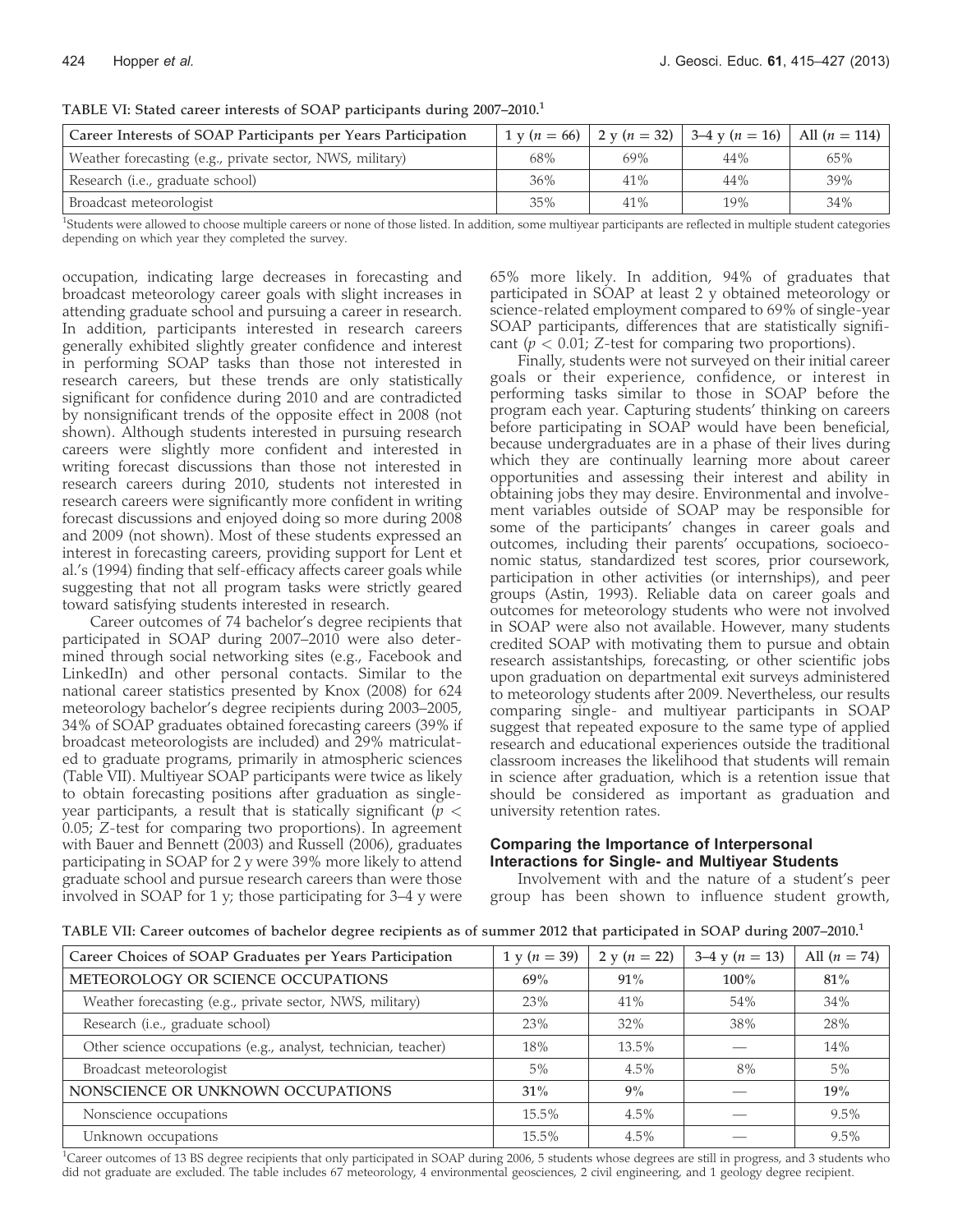development, and academic success most during college, followed by faculty interactions, particularly those connected with academic experiences outside the classroom (Astin, 1993). Several students indicated they joined SOAP to interact and work with other meteorology majors or the faculty advisor or because peers or the faculty advisor recommended the program. Indeed, synergy between peers and undergraduate group leaders in performing program tasks and abundant informal student interactions with the faculty advisor or graduate student mentors (cf. Table I) are both critical components of SOAP that undoubtedly contributed to student learning. Although 41% of students said their most beneficial interactions were with the faculty advisor or graduate student mentors (Table VIII), first-year participants were significantly more likely to indicate that their interactions with undergraduate student leaders or peers were most beneficial ( $p < 0.01$ ; Z-test for comparing two proportions). Several students also stated that they would like more interactions with students from other daily groups.

More than one-third of students found working with their peers and undergraduate group leaders to be as beneficial as interacting with the faculty advisor or graduate student mentors. One first-year participant summed up their different roles best by writing that the faculty advisor ''taught me a lot of things about radar, and my team taught me things they learned in more advanced classes.'' Another multiyear participant reported that all interactions were helpful but thought ''students learned the most from graduate students coming in and quizzing us because they were seen as an all-knowing person, while the group leaders were seen more as friends.'' This mentality may partially explain why multiyear participants were more likely to find their interactions with the faculty advisor and graduate student mentor most beneficial, particularly in discussing graduate school or career options. Multiyear students were also more likely to provide high praise for the graduate student mentors and empathize with the demand on the faculty advisor's time, as indicated by a student who wanted more interaction with the faculty advisor but realized ''this is not always practical.''

Allowing advanced undergraduates to direct less experienced students and assist in the implementation and selection of new program components and research objectives also enabled students to claim some ownership of SOAP. Many students, particularly first-year participants, indicated that peer interactions were as beneficial as those with the faculty advisor and graduate student mentors. Students also coined a program mascot (a rubber chicken appropriately named Rossby after Carl-Gustaf Rossby),

developed the SOAP logo and Web site, and often volunteered for extra responsibilities (e.g., meeting at 5 a.m. to launch special radiosondes and overnight radar operations). All of these factors likely contributed to SOAP's 65% retention rate of nongraduating students and many graduating students declaring SOAP as either one of the experiences or the most important experience they had at TAMU on departmental exit surveys.

# IMPLICATIONS AND LESSONS LEARNED

This article evaluates undergraduate experiences and impacts from participating in an atmospheric science research and education program (SOAP) and describes the structure, components and implementation of this 1-credithour research course at TAMU. Analyzing student surveys and reflecting upon implementing SOAP supports the following conclusions, many of which should apply to all geosciences instead of being unique to atmospheric science:

- Although specific implementation strategies will depend on individual resources and objectives, faculty beginning new research and education programs should establish an organizational framework with clear expectations that their resources and time will allow them to sustain. Faculty should give students autonomy in completing data collection and analysis tasks that all levels of students may perform with appropriate training, solicit their feedback, and encourage them to pursue more advanced research projects.
- Students who participated in SOAP for multiple years were significantly more confident in performing program tasks than single-year participants and were significantly more likely to obtain meteorology or science-related employment upon graduation (94% versus 69%). Although environmental and involvement variables external to SOAP may partially account for these results, they still suggest that research and education programs have a strong influence on students' career outcomes and fostering positive self-efficacy.
- Many students (41%) indicated that their most beneficial interactions were with the faculty advisor or graduate student mentors, but first-year participants were significantly more likely to indicate that their interactions with undergraduate student leaders or peers were most beneficial. Interactions with the faculty advisor or graduate student mentors were more important than or equal in importance to peer interactions for almost all returning students.

TABLE VIII: Most beneficial interactions stated by SOAP participants from 2007–2010.<sup>1</sup>

| Most Beneficial Interactions per Years Participation   | $1 \text{ v} (n = 66)$ | 2 y ( $n = 32$ ) | $3-4$ y ( $n = 16$ ) | All $(n = 114)$ |
|--------------------------------------------------------|------------------------|------------------|----------------------|-----------------|
| Faculty advisor or graduate student mentors            | 36%                    | 44%              | 56%                  | 41%             |
| Undergraduate group leaders or peers                   | 27%                    | 9%               |                      | 19%             |
| Both (undergraduates and graduate students or faculty) | 32%                    | 41%              | 38%                  | 35%             |
| No response                                            | $5\%$                  | 6%               | 6%                   | 5%              |

<sup>1</sup>Students responded to the question, "SOAP incorporates interaction with your peers, group leaders, grad students, and the faculty advisor. Which interaction or interactions were most beneficial to you?'' Some multiyear participants are reflected in multiple categories depending on which year they took the survey.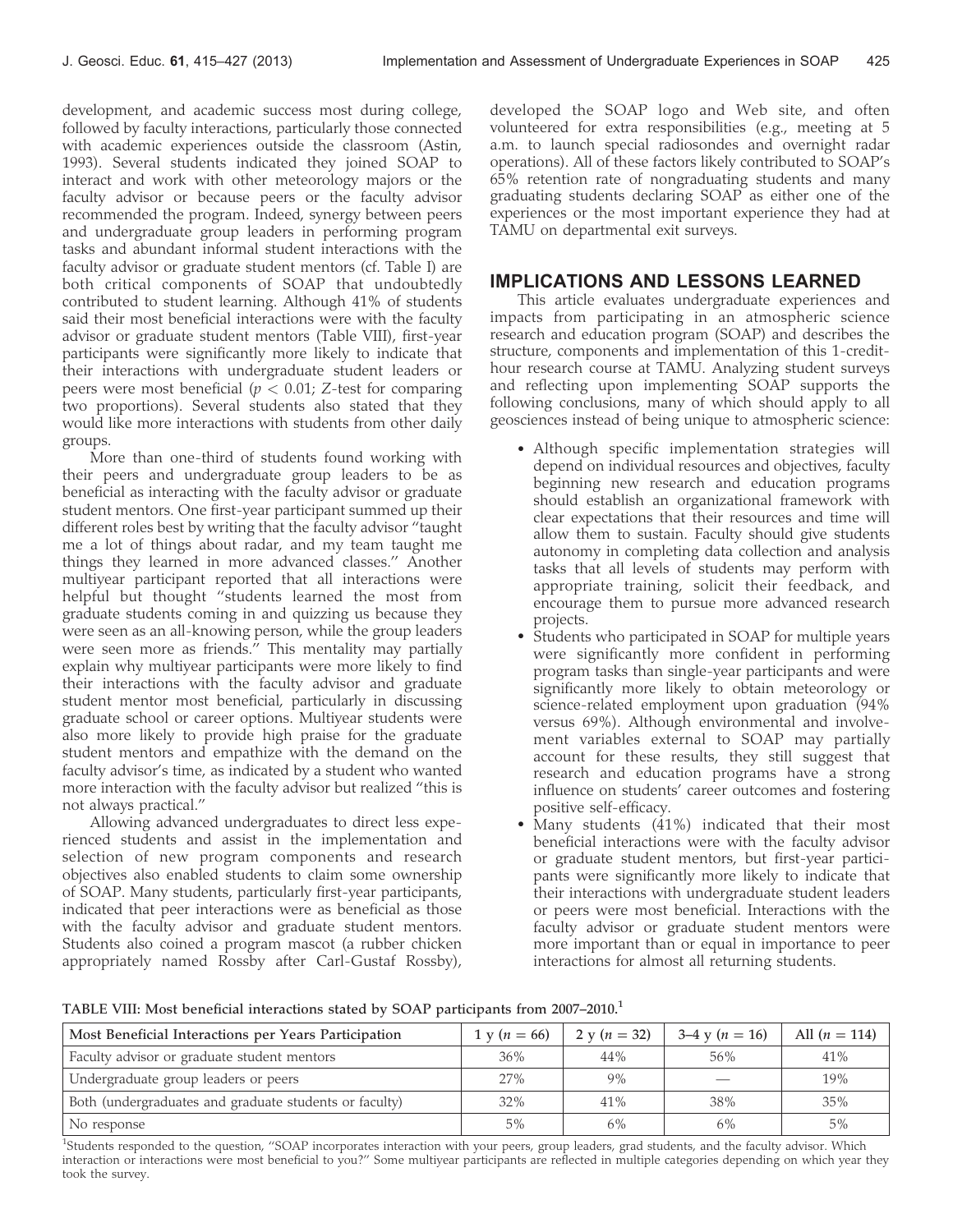Experiences in implementing SOAP provided many lessons that investigators proposing new research and education programs may also consider. First, figuring out a way to continue the program in some form after the initial funding period expires is critical. Students were concerned about the void that would be left in the meteorology curriculum after SOAP ended in 2010, prompting other faculty in the Department of Atmospheric Sciences at TAMU to implement the original SOAP paradigm into follow-up projects like summer SOAP and the Student Operational Upper-Air Project (SOUP). Students in summer SOAP (TAMU College of Geosciences, 2013) learn radar, upperair, remote, and in situ observation fundamentals and carry out follow-up investigations during summer semesters. SOUP students launch weather balloon soundings yearround during severe and hazardous weather situations and subsequently send their data to the National Weather Service to assist their forecasts. Both programs incorporate peer-to-peer interactions and accommodate up to 25 students overseen by one or two faculty and graduate student mentors. Funding has come from the College of Geosciences at TAMU to enhance high-impact learning by undergraduates, the National Aeronautics and Space Administration New Investigator Program, and the National Oceanic and Atmospheric Administration and Cooperative Program for Operational Meteorology, Education, and Training (NOAA-COMET) Partners Project.

Second, undergraduate group leaders, graduate student mentors, and the faculty advisor in SOAP had to consider their participants' capabilities, figuring out how to teach meteorological concepts without formal pedagogical training. This study suggests that mentors should be cognizant of their students' confidence in performing research, particularly for students involved in research for the first time who will likely be less confident than students with prior research experience. Balancing the number of novice and experienced students in each daily group while maintaining the regular presence of faculty and graduate student mentors typically ensured that struggling first-year SOAP students received greater assistance. However, administering ungraded assessments before, during, and after the program would better identify struggling students and present an opportunity to evaluate student learning for the program as a whole.

Third, the lack of individual assessments and surveys before and during the program made evaluating students' capabilities and performance in SOAP and attributing its effect on their career goals and outcomes more subjective than is preferred. In particular, we recommend administering longitudinal surveys before the program to better understand students' baseline differences in environmental and involvement factors, career goals, and general confidence, interest, and experience levels. If this is not practical, studying a valid comparison group of undergraduates with reliable datasets would help investigators better distinguish between student gains and changes caused by factors within and outside their program. However, content assessments should be minimized, because many students joined SOAP to gain hands-on learning experiences outside of class and as one student wrote, ''learn without the stresses of exams.''

Finally, although we had the foresight to assess studentreported experiences in SOAP, these surveys were primarily administered to improve the program and evaluate its impacts on students as opposed to investigating educational research questions. Libarkin and Kurdziel (2001) outline methods for carrying out deliberate educational research similar to the scientific method, with special emphasis on considering how assessments or surveys will be administered (including when and to whom) and analyzed. Charlevoix (2008) suggests that higher education may be required to provide evidence of student learning in the near future; if so, a strong base of scholarly research on teaching and learning is a prerequisite. She notes that Texas has already considered legislation to mandate testing requirements for graduating college seniors that undoubtedly would originate within individual departments, many of which are likely not well prepared for providing evidence of student learning and achievement. In addition, some funding agencies that already mandate an educational component for some proposals may call for more rigorous and deliberate educational research plans in the future. Therefore, sharing and properly assessing teaching and learning in traditional courses and other learning experiences would help universities proactively prepare for such changes while continuing to grow the knowledge base of teaching and learning in the geosciences.

#### Acknowledgments

We thank Kaycee Bevers, Celina Hernandez, Elinor Martin, and Matt Mosier for serving as graduate student mentors and Karen Brugman, who was instrumental in implementing SOAP during the first 2 y. Jerry Guynes and Neil Smith provided invaluable radar expertise and technical support, respectively, that allowed SOAP participants to collect more than 1,000 h of radar data used in various research projects. Everette Joseph at Howard University graciously loaned us the radiosonde ground station used during our intensive observation periods in 2008 and 2010. Comments from Unmil Karadkar, Jeffrey Liew, Karen Kortz (who provided an initial review), and two anonymous reviewers and editors have also greatly improved this work. NSF Grant No. ATM-0449782 supported this research and the SOAP program.

#### REFERENCES

- Aitchison, J.C., and Ali, J.R. 2007. Tibet field camp as a ''Roof of the World'' capstone experience for Earth Science majors. Journal of Geoscience Education, 55(5):349–356.
- Astin, A.W. 1993. What matters in college? Four critical years revisited. San Francisco: Jossey-Bass Publishers.
- Bandura, A. 1986. Social foundations of thought and action: A social cognitive theory. Englewood Cliffs, NJ: Prentice Hall.
- Bandura, A., ed. 1995. Self-efficacy in changing societies. New York: Cambridge University Press.
- Bauer, K., and Bennett, J. 2003. Alumni perceptions used to assess undergraduate research experience. Journal of Higher Education, 74(2):210–230.
- Carnegie Foundation for the Advancement of Teaching. 2013. The Carnegie Classification of Institutions of Higher Education<sup>TM</sup>. Available at http://classifications.carnegiefoundation.org/ resources (accessed 14 Sept 2013).
- Charlevoix, D. 2008. Improving teaching and learning through classroom research. Bulletin of the American Meteorological Society, 89:1660–1664.
- Charlevoix, D. 2010. Gender and atmospheric sciences: A snapshot of demographics of atmospheric science students. American